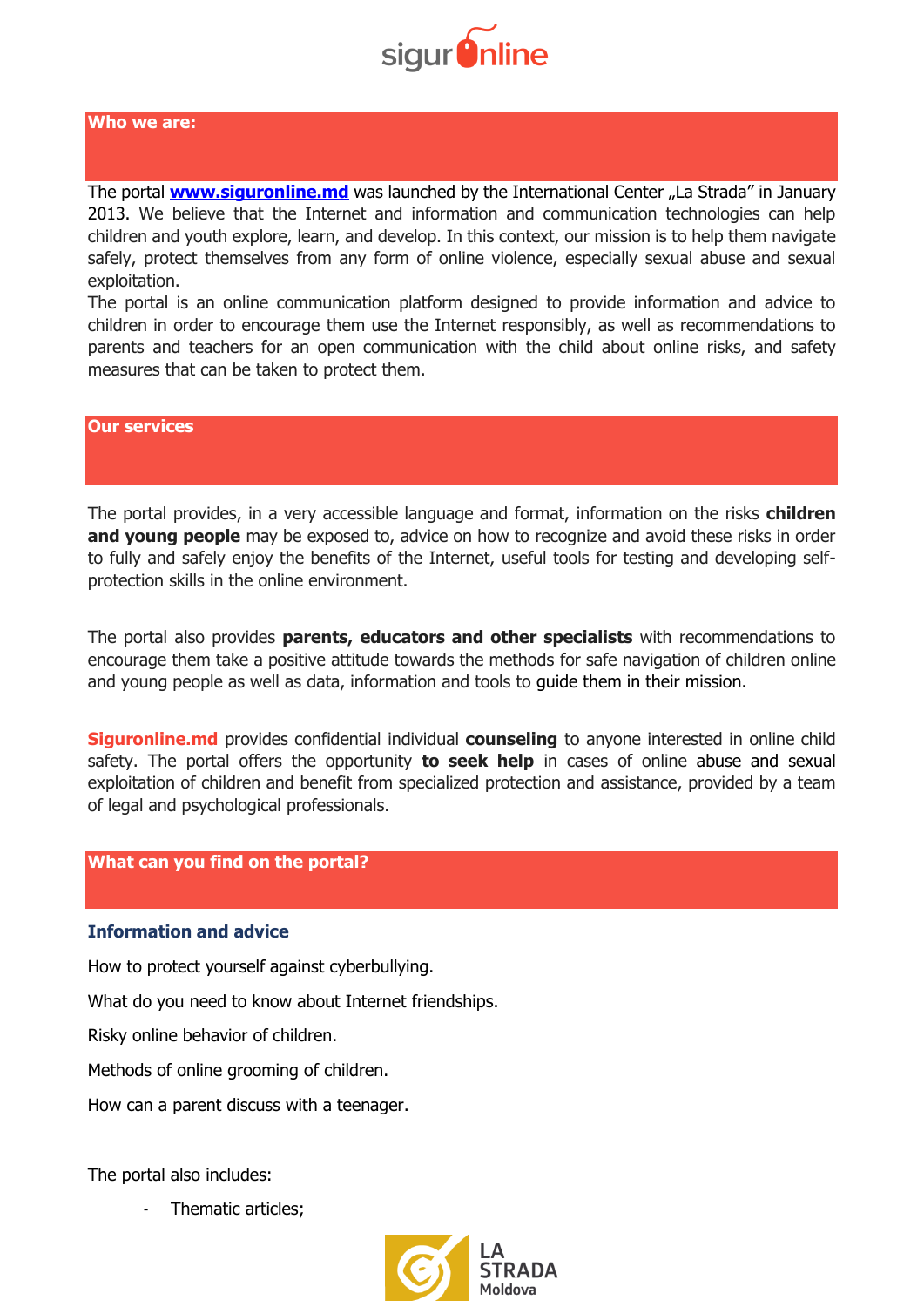

- Tutorials and video spots;
- Tests;
- Real-life stories.
- Column "Questions-Answers"

**Individual counseling** on different aspects of children' safe use of the Internet. To contact the Siguronline Counselor and solve the problems faced online, you can use:

- Online chat;
- E-mail;

**Help** – the possibility of online direct referral of cases of online abuse and sexual exploitation to ensure child protection and facilitating access to free legal and psychological assistance. You can use:

- Online chat;
- E-mail:
- Online reporting option.

## **Most common questions asked by children**

- How do I restore access to my account?
- What can I do when someone stole my personal information and photos?
- What to do if I received a message with pornographic images from an unknown person?
- What to do if I am asked to share pictures of me?
- Can I delete something I posted?
- How do I block the unknown people who enter my profile and write comments to my pictures?
- How can I block people I do not want to communicate with?
- What to do if someone has created a fake profile using my name and picture?
- How can I find out if the friend I communicate with online is trustworthy?
- What can I do if I am being harassed online?

## **Most common questions asked by parents**

- What actions can I take in order to ensure the safety of my child on the Internet?
- How do I teach my child avoid the risks?
- What can I do to prevent the child from having access to the violent content of cartoons on YouTube?
- How to install Parental Control Application?

# **In which cases you can call the Siguronline consultant?**

- You know about a chat conversation between an adult and a child, the adult asking the child to meet in the real life;
- You know about a chat conversation between an adult and a child, the adult asking the child to have sexual contact with him;

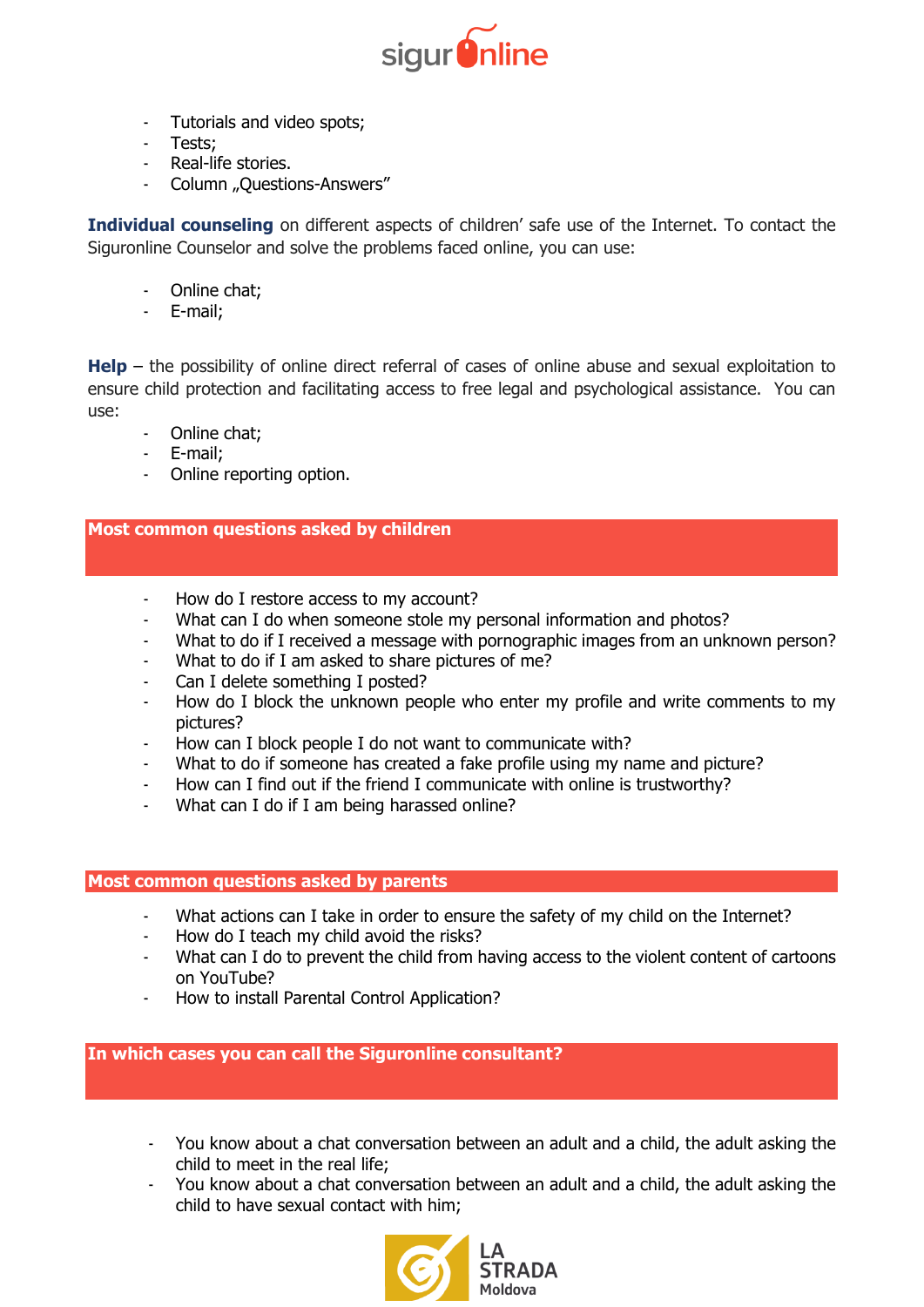

- You know about a chat conversation between an adult and a child, the adult asking the child to send intimate photos of him/her or his/her schoolmates via Internet;
- You know about cases when children share or post intimate photos of him/her or his/her schoolmates via Internet;
- When a child is cyberbullied, receives humiliating messages or is threatened online;
- When child's photos were taken and published without his/her consent.



Every year, the number of children's accesses almost doubles. Many of our visitors tell us that they visited the platform following other peers' recommendation, which makes us believe that more and more children are becoming more aware of the importance of safe Internet use, and siguronline.md is proving to be a useful and reliable tool (Figure 1).

In 2018, the awareness activities were targeted exclusively at parents and teachers, so the total number of requests, especially those of children, decreased. On the other hand, the number of requests of adults increased significantly, representing 65% of the total number of requests (in 2017 the parents' requests constituted 13% of the total number).

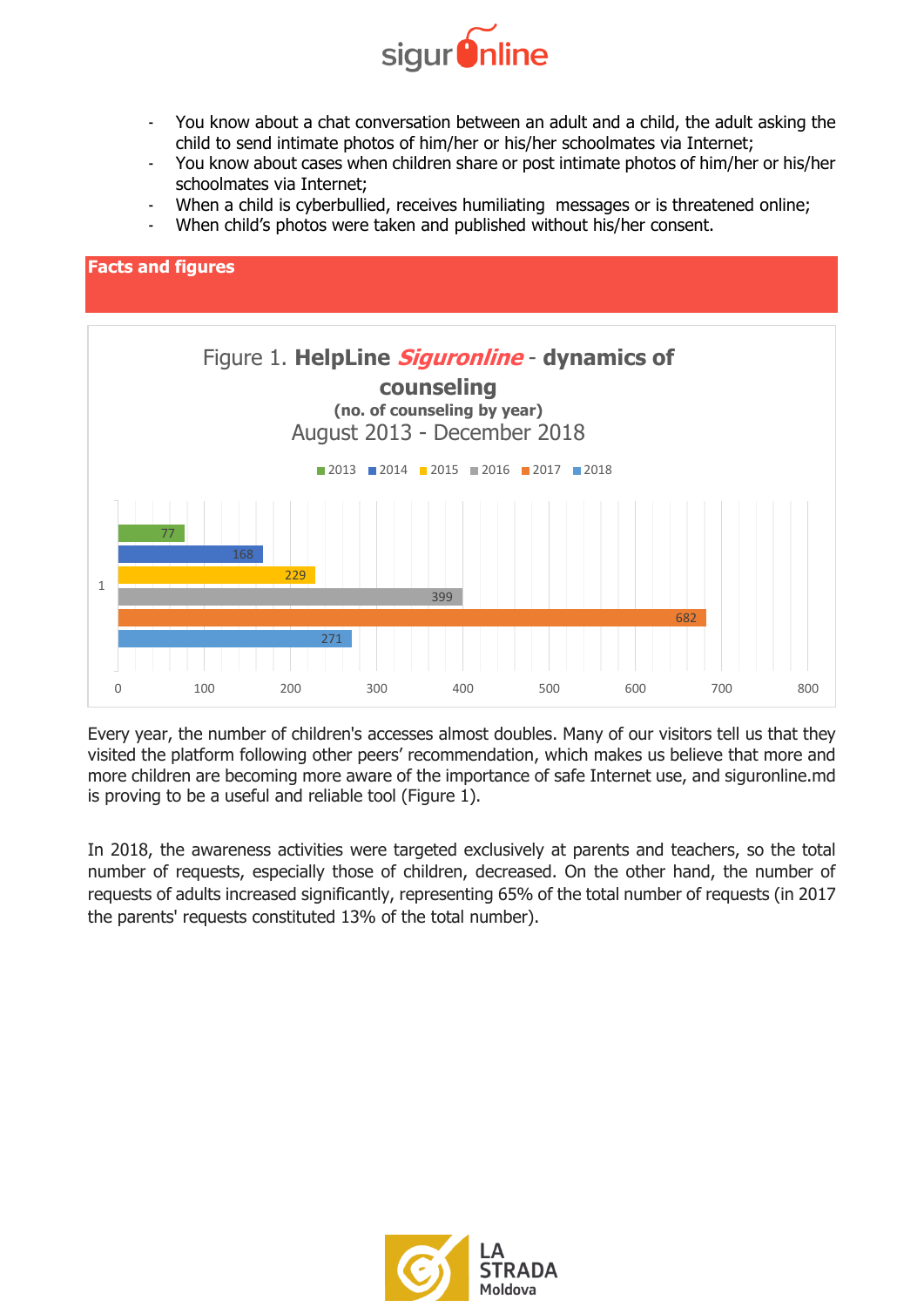



The problems most frequently addressed by children and young people refer to the negative consequences of online disclosure of personal information and confidentiality, and accounts and profiles security (Security of accounts/profiles, Figure 2). Children are facing problems due to various reasons: they forgot their passwords, their accounts were hacked because they used a simple password or the same password for more accounts; had given passwords to friends who have changed the settings and blocked their access to the account/profile; did not enable notifications on unauthorized access from unknown devices.

Cyberbullying is a widespread problem among children and young people, who have accessed the portal. The frequency of counseling requests related to cyberbullying remains constantly on the second place. At the same time, there has been a significant increase in the number of counseling requests related to the theft of identity/personal information. More often, children report situations when their personal photos are republished on various sites, on others' profiles, or when their personal data is used to create fake profiles. In 2018, the number of "identity theft" cases (as compared to 2017) doubled.

There was a significant increase in the number of views related to "online sexual abuse" compared to previous years. Similarly, the number of accesses related to "sexting", which involve sharing of photos, videos, or messages with sexual content between peers, has almost doubled compared to 2017. This increase is also due to the February campaign on Safer Internet Day, when two video spots targeting children were launched: "Offline Dates. Curiosity and Dangers "and" Sexting. Between trust and real dangers ".